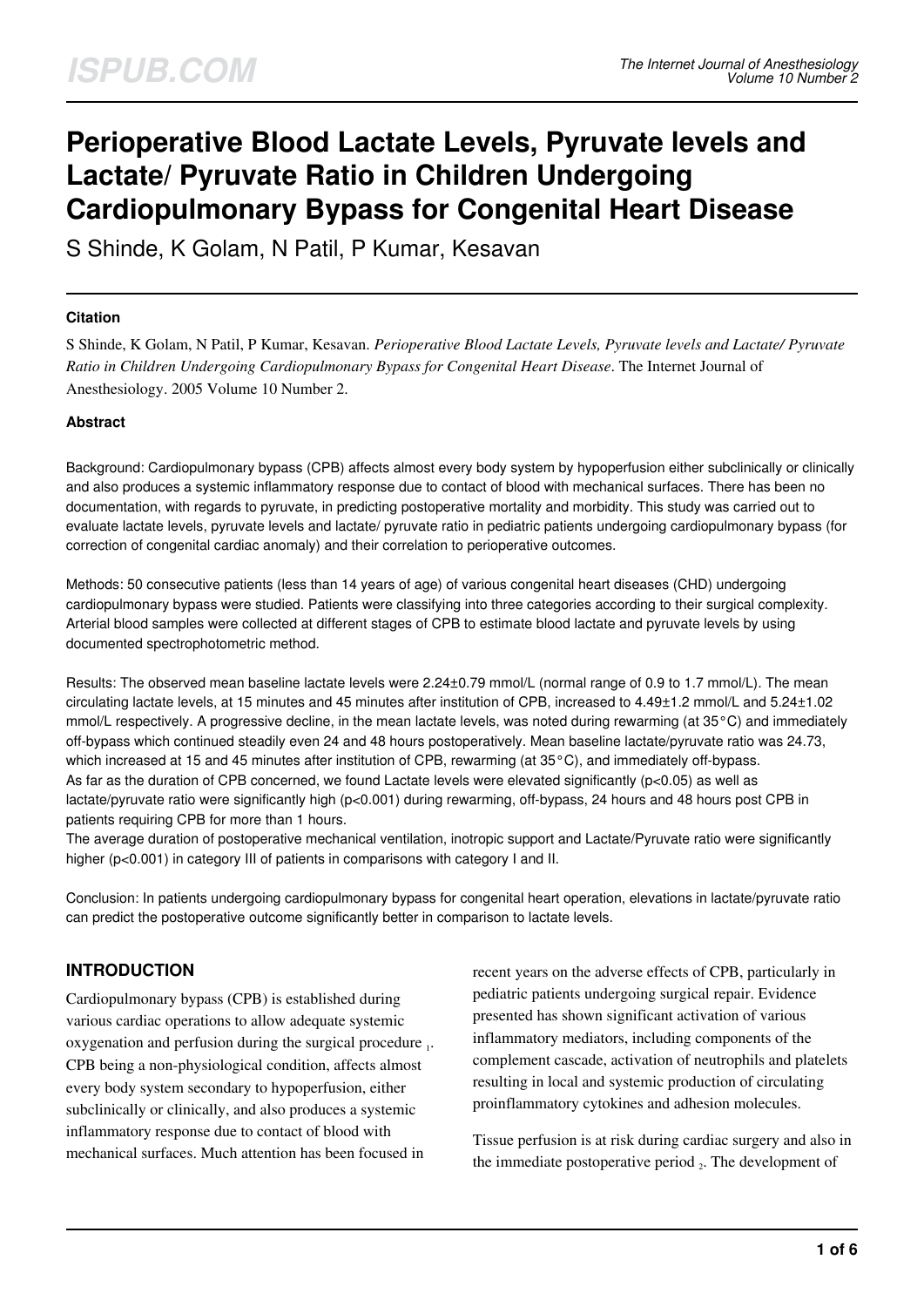predictors of death involves evaluating multiple different cardiorespiratory physiologic indices 2. This approach is often difficult in infants with congenital heart disease (CHD) because of their small size, which limits invasive monitoring capabilities and reliable diagnostic options. Despite these obstacles, the search for predictors to help direct aggressive interventions in this patient population remains an important goal.

It is a well known fact that tissue hypoperfusion is associated with lactic acidosis due to anaerobic metabolism. Measurement of blood lactate levels can hence be used as a marker to assess the adequacy of tissue perfusion  $_3$ . There are no studies evaluating the use of pyruvate and lactate/ pyruvate ratio as a marker for assessing tissue perfusion. Hence, Measuring perioperative blood lactate levels, pyruvate levels and lactate/ pyruvate ratio, during CPB for congenital cardiac diseases, may provide a diagnostic and prognostic tool.

The aim of the study was to establish the relationship of lactate levels, pyruvate levels and lactate/ pyruvate ratios in patients undergoing cardiopulmonary bypass for correction of congenital cardiac anomaly and their correlation to perioperative outcome, morbidity and mortality.

## **MATERIALS AND METHODS**

50 consecutive patients undergoing cardiopulmonary bypass for congenital heart disease were included in this study. All were elective procedures.

The institutional ethics committee gave approval and informed consent was obtained from every patient.

On the basis of the surgical complexity, the patients were allocated into categories as described by Jenkins and Colleagues 2.

#### **Figure 1**

```
Category I - ASD (Atrial Septal defect)
Category II -- VSD (Ventricular Septal Defect)
             AVC (Atrio Ventricular Canal)
             Sub aortic stenosis
             Open pulmonary valvotomy
Category III - TOF (Tetralogy of Fallot)
             TAPVC (Total Anomalous Pulmonary Venous Connection)
             Truncus Arteriosus
            Aorto Pulmonary Window
```
# **ANAESTHESIA TECHNIQUE**

All were premedicated with injection morphine (0.2 mg/kg) and promethazine (0.5 mg/kg) intramuscularly about 30 minutes prior to induction of anaesthesia.

Anaesthesia was induced with injection thiopentone (5mg/kg) followed by assisted ventilation with a mixture of 50% oxygen (O2) and 50% nitrous oxide (N2O)] followed by injection vecuronium (0.1 mg/Kg). Ryles tube and nasopharyngeal probes were inserted and then endotracheal intubation, using an appropriate sized portex tube, was carried out. Anaesthesia was maintained with a mixture of 50% O2, 50% N2O, halothane (0.5% to 1%) and I.V fentanyl 5-10 µg/kg/hr.

Morphine (0.05 mg/Kg) was administered before incision and 0.15 mg/Kg was added to the priming solution. The bypass circuit was primed with a mixture of ringer lactate and plasma. If required blood was added to the prime to maintain a circulating haematocrit of 25-30%.

CPB was instituted after systemic heparinisation (using 3000 IU/Kg of porcine lung heparin) and cardioplegia was administered (using cold hyperkalemic blood containing solution) via the aortic root after the application of aortic cross clamp. Nasopharyngeal temperature was decreased during CPB. Flow rate of 2.4 X body surface area (in L/min/m2) were maintained at 32°C. Mean arterial pressure was maintained between 60 and 65 mm Hg through an invasive arterial line. Urine output was monitored throughout the procedure. Blood sugar was monitored using a glucometer intraoperatively and the sugar levels were maintained between 180 and 240 mg%. Anaesthesia on bypass was maintained with a fentanyl drip. During rewarming 0.1mg/kg morphine and 0.1mg/kg vecuronium were added to the reservoir. CPB was discontinued and heparin neutralized with protamine. Patients received inotropic support, if required. The inotrope of choice was dobutamine (5- 10  $\mu$ g/ Kg/ min) followed by adrenaline (0.06 µg/ Kg – 0.6 µg/ Kg). Post CPB anaesthesia was maintained using 50% O2, 50% N2O, halothane 0.5 to 1%, and vecuronium (1/4th of induction dose) as and when needed. Before shifting the patient to cardiac intensive care unit, morphine 0.1 mg/Kg was given intravenously. In the intensive care unit the patients were electively ventilated while continuous monitoring of haemodynamic parameters and arterial blood gas analysis was followed.

## **BLOOD LACTATE AND PYRUVATE LEVEL MEASUREMENT**

For measuring lactate and pyruvate levels, arterial blood was collected through the intra-arterial catheter (inserted for blood pressure monitoring) immediately after induction of anaesthesia. This was termed as the baseline sample.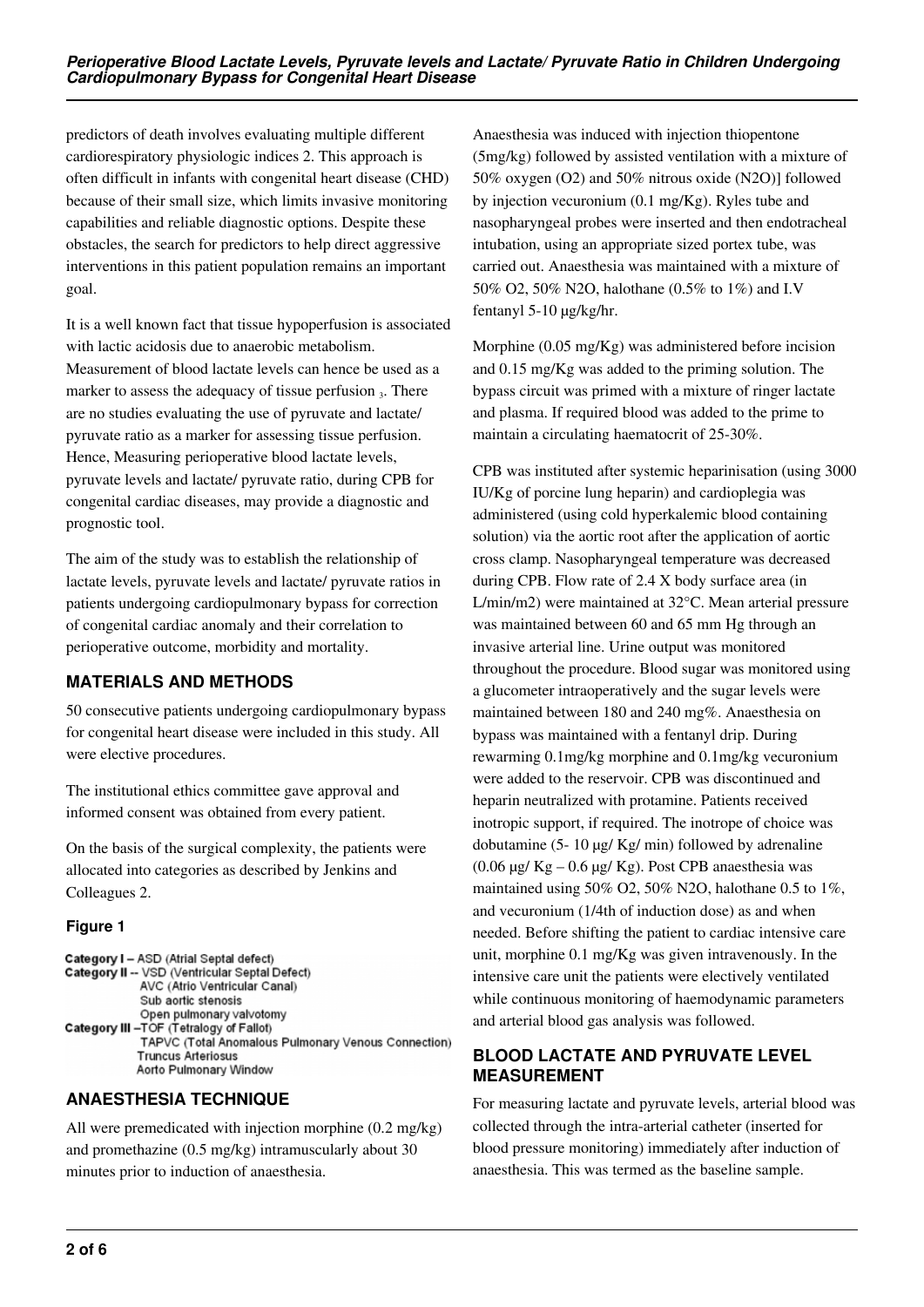Subsequent samples were collected at 15 minutes after institution of CPB, 45 minutes after institution of CPB (if any), rewarming (at 35°C), immediately after cessation of CPB, 24 hours post surgery and 48 hours post surgery.

The blood samples were collected in a sample tube containing 3 ml of 5% metaphosphoric acid. Samples were stored in ice carriers and transferred to the laboratory where they were immediately centrifuged. The protein free filtrate was then collected in another tube for the estimation of lactate and pyruvate (Using the spectrophotometer method at  $340$  nm)  $_4$ .

The endpoint of the study was predetermined with the last sample being collected at 48 hours after termination of CPB. The one-way ANOVA was used for statistical analysis.

## **RESULTS**

The average age was  $6.3 \pm 4.1$  years and average weight was  $15.1 \pm 7.6$  kg. There are 39 male and 11 females. There was one mortality.

Table 1 shows distribution of the patients according to the surgical complexity. Maximum patients 25 (i.e. 50% of the patients) belonged to category II.

## **Figure 2**

Table 1: Categories Of Patients According To Surgical Complexity

| Category | No. of patients | Percentage |  |  |  |  |
|----------|-----------------|------------|--|--|--|--|
|          | 10              | 20%        |  |  |  |  |
| Π        | 25              | 50%        |  |  |  |  |
| Ш        | 15              | 30%        |  |  |  |  |

The distributions of individual surgical procedures are shown in table 2. Most patients underwent a ventricular septal defect closure.

#### **Figure 3**

Table 2: Types of surgery

| Type of surgery       | <b>No.</b> of Patients |  |  |  |
|-----------------------|------------------------|--|--|--|
| <b>ASD closure</b>    | 10                     |  |  |  |
| VSD closure           | 23                     |  |  |  |
| TOF repair            | 14                     |  |  |  |
| A-V Canal Closure     |                        |  |  |  |
| <b>TGV</b> correction |                        |  |  |  |

Mean lactate, pyruvate and lactate/pyruvate ratio in various categories of patients are show in table 3. No statistically significant difference in the elevation in Lactate, pyruvate levels (in mmol/L) and lactate/pyruvate ratio (during CPB), in various categories, was seen.

## **Figure 4**

Table 3: Mean Lactate, Pyruvate Level (mmol/L) and Lactate/Pyruvate ratio in various categories of patients

| Category            | Base Line  |           |           | 15 min. |           |            |           | 45 min. |           |      | Rewarming |           |           |
|---------------------|------------|-----------|-----------|---------|-----------|------------|-----------|---------|-----------|------|-----------|-----------|-----------|
|                     | L          | P         | L/P       | L       | P         | <b>L/P</b> | L         | P       | L/P       | L    | P         | L/P       |           |
| ı                   | 2.08       | 0.09      | 23.1      | 4.7     | 0.11      | 43.1       | 5.1       | 0.2     | 31.3      | 6.9  | 0.29      | 14.6      |           |
|                     | ±          | ±         | ±         | ±       | ±         | ±          | ±         | ÷.      | 士         | ±    | ±         | 土         |           |
|                     | 0.98       | 0.001     | 10.9      | 0.8     | 0.02      | 8.03       | 1.8       | 0.01    | 13.2      | 1.9  | 0.01      | 3.67      |           |
| Ш                   | 2.2        | 0.12      | 24.4      | 4.2     | 0.1       | 42.6       | 5.15      | 0.19    | 32.4      | 7.7  | 0.3       | 13.0      |           |
|                     | ±          | ±         | ±         | ±       | ±         | ±          | 士         | ±       | ±         | 士    | ±         | 土         |           |
|                     | 0.83       | 0.02      | 10.7      | 1.3     | 0.02      | 15.6       | 1.5       | 0.01    | 11.2      | 3.1  | 0.02      | 4.6       |           |
| Ш                   | 2.2        | 0.09      | 26.2      | 4.6     | 0.1       | 46.3       | 5.2       | 0.19    | 31.7      | 8.0  | 0.29      | 11.3      |           |
|                     | Ŧ          | ±         | ±         | ±       | ±         | Ŧ          | ±         | ±       | ±         | ±    | Ŧ         | ±         |           |
|                     | 0.59       | 0.005     | 7.7       | 1.2     | 0.01      | 14.2       | 1.4       | 0.01    | 8.6       | 3.0  | 0.02      | 4.5       |           |
| <b>Significance</b> | NS         | <b>NS</b> | <b>NS</b> | NS      | NS        | NS         | NS        | NS      | NS        | NS   | NS        | <b>NS</b> |           |
|                     |            |           |           |         |           |            |           |         |           |      |           |           |           |
| Category            | Off-Bypass |           | 24 hrs.   |         | 48 hrs.   |            |           |         |           |      |           |           |           |
|                     |            | L         | P         |         | L/P       |            | L         | P       | L/P       |      | L         | P         | L/P       |
| ī                   | 6.4        |           | 0.33      |         | 15.3      |            | 4.0       | 0.19    | 15.8      | 2.8  |           | 0.1       | 26.7      |
|                     | Ŧ          |           | $\pm$     |         | ±         | ±          |           | ±       | ±         | ±    |           | Ŧ         | ±         |
|                     | 1.9        |           | 0.01      |         | 1.3       |            | 1.4       | 0.01    | 2.3       | 0.74 |           | 0.01      | 1.6       |
| π                   | 6.3        |           | 0.33      |         | 12.4      |            | 4.4       | 0.19    | 15.3      | 3.1  |           | 0.1       | 25.4      |
|                     | ±          |           | 士         |         | 土         | ±          |           | ±       | ±         | Ŧ    |           | 士         | ±         |
|                     | 3.5        |           | 0.02      |         | 5.0       |            | 2.5       | 0.02    | 6.6       | 1.5  |           | 0.01      | 10        |
| Ш                   | 6.3        |           | 0.33      |         | 10.8      |            | 5.1       | 0.19    | 15.3      | 3.4  |           | 0.1       | 26.4      |
|                     | ±          |           | ±         |         | ±         | ±          |           | 士       | ±         | 士    |           | 士         | ±         |
|                     | 2.7        |           | 0.02      |         | 3.6       |            | 2.7       | 0.02    | 6.5       | 1.8  |           | 0.02      | 8.3       |
| Significance        | <b>NS</b>  |           | NS        |         | <b>NS</b> |            | <b>NS</b> | NS      | <b>NS</b> | NS   |           | <b>NS</b> | <b>NS</b> |

L: Lactate; P: Pyruvate; L/P: Lactate/Pyruvate ratio

Values Expressed as Mean  $\pm$  SD. NS: Non significant (Multiple Comparison by using One-way ANOVA)

Comparison of duration of CPB versus changes in perioperative lactate, pyruvate levels and lactate/pyruvate ratio are shown in table 4.

## **Figure 5**

Table 4: Comparison of Duration of CPB and Change in Perioperative Lactate, Pyruvate levels (mmol/L) and Lactate/Pyruvate Ratio

| <b>Duration</b>  | Base Line |               |           | 15 min.   |                |                | 45 min.          |           |           | Rewarming                |                |                |                          |
|------------------|-----------|---------------|-----------|-----------|----------------|----------------|------------------|-----------|-----------|--------------------------|----------------|----------------|--------------------------|
| Of CPB           | L         | P             | L/P       | L         | P              | L/P            | L                | P         | L/P       | L                        | P              | L/P            | г                        |
| $<$ 1 hrs.       | 2.42      | 0.1           | 24.2      | 4.6       | 0.1            | 38.            | 5.               | 0.1       | 49        | 7.2                      | 0.20           | 36             | 5.7                      |
|                  | 士         | 士             | $\pm$     | $\pm$     | $\overline{2}$ | 3              | 9                | 2         | $_{\pm}$  | $\pm$                    | 士              | Ŧ.             | Ŧ.                       |
|                  | 0.87      | 0.02          | 9.98      | 1.27      | Ŧ              | ±              | $\pm$            | Ŧ         | 16        | 2.6                      | 0.07           | 9.3            | 1.8                      |
|                  |           |               |           |           | 0.0            | 16.            | 1.               | 0.0       |           |                          |                |                |                          |
|                  |           |               |           |           | 7              | 5              | 7                | 9         |           |                          |                |                |                          |
| $1-2$ hrs.       | 2.04      | 0.09          | 22.7      | 4.2       | 0.1            | 38.            | 6.               | 0.1       | 52        | 8.2                      | 0.30           | 27             | 7.1                      |
|                  | 土         | $\pm$         | $\pm$     | $\pm$     | 1              | 1              | 3                | 2         | Ŧ         | $_{\pm}$                 | Ŧ              | Ŧ              | $_{\pm}$                 |
|                  | 0.63      | 0.02          | 8.5       | 1.15      | $\pm$          | Ŧ              | $\pm$            | $\pm$     | 13        | 3.4                      | 0.1            | 12             | 3.8                      |
|                  |           |               |           |           | 0.0            | 16.            | 2.               | 0.0       |           |                          |                |                |                          |
|                  |           |               |           |           | 6              | $\overline{2}$ | 3                | 4         |           | $\overline{\phantom{a}}$ | $\overline{a}$ | $\overline{1}$ | $\overline{\phantom{a}}$ |
| <b>Significa</b> | NS        | <b>NS</b>     | <b>NS</b> | <b>NS</b> | <b>NS</b>      | <b>NS</b>      | N                | <b>NS</b> | <b>NS</b> |                          |                |                |                          |
| nce              |           |               |           |           |                |                | s                |           |           |                          |                |                |                          |
| <b>Duration</b>  | Off-      |               | 24 hrs.   | 48 hrs.   |                |                |                  |           |           |                          |                |                |                          |
| Of CPB           | Bypass    |               |           |           |                |                |                  |           |           |                          |                |                |                          |
|                  | P         |               | L/P       | L         |                | P              | L/P              |           | г         |                          | P              | L/P            |                          |
| $<$ 1 hrs.       | 0.15      | 38            |           | 3.8       | 0.2            |                | 20               |           | 2.8       | 0.1                      |                | 28.3           |                          |
|                  | ±         | $\pm$         |           | ±         | ±              |                | Ŧ                |           | ±         | ±                        |                | ±              |                          |
|                  | 0.08      | 16            |           | 1.1       |                | 0.09           | 6.4              |           | 1.0       |                          | 0.03           | 10.2           |                          |
|                  |           |               |           |           |                |                |                  |           |           |                          |                |                |                          |
| $1-2$ hrs.       | 0.40      | 18            |           | 5.3       |                | 0.18           | 29               |           | 3.9       | 0.1                      |                | 45.1           |                          |
|                  | ÷         | $+$           |           | ±         | ÷              |                | $\pm$            |           | ±         | ÷                        |                | ÷              |                          |
|                  | 0.13      | 10            |           | 2.9       |                | 0.07           | 11               |           | 2.1       |                          | 0.02           | 20.2           |                          |
| <b>Significa</b> | <b>NS</b> | $\overline{}$ |           | ٠         | <b>NS</b>      |                | $\bullet\bullet$ |           | $\star$   | <b>NS</b>                |                | **             |                          |
| nee              |           |               |           |           |                |                |                  |           |           |                          |                |                |                          |

L: Lactate; P: Pyruvate; L/P: Lactate/Pyruvate ratio

Values Expressed as Mean ± SD.

 $P < 0.05$  as compared to < 1 hours, duration of CPB.<br>\* P<0.05 as compared to < 1 hours, duration of CPB.

Lactate levels were elevated significantly  $(p<0.05)$  and lactate/pyruvate ratio were significantly high  $(p<0.001)$ during rewarming, off-bypass, 24 hours and 48 hours post CPB in patients requiring CPB for more than 1 hours.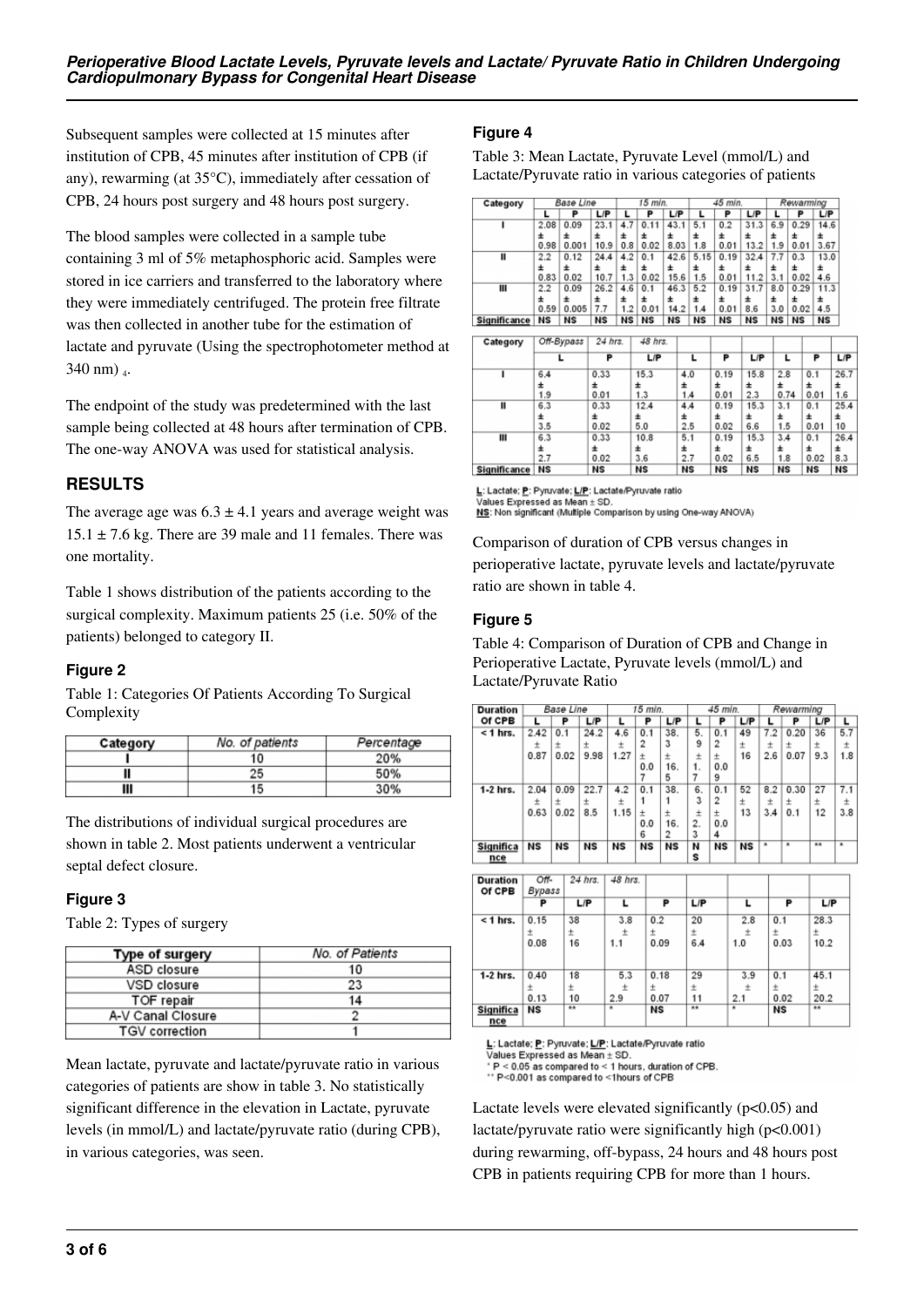Pyruvate was significantly elevated during rewarming in patients requiring CPB for more than 1 hour. The rise in lactate/ pyruvate levels was more significant in comparison with absolute lactate or pyruvate levels.

Table 5 shows a comparison of the various surgical categories with mean duration of postoperative ionotropic and mechanical support and the associated elevations in lactate and pyruvate levels. The average duration of postoperative mechanical ventilation, inotropic support and Lactate/Pyruvate ratio were significantly higher (p<0.001) in category III of patients in comparisons with category I and II. Lactate was less significant (p<0.05) in category III.

## **Figure 6**

Table 5: Comparison in various surgical categories, Lactate, Lactate/pyruvate ratio with mean duration of postoperative Ionotropic and Mechanical support

| <b>Categories</b> | Lactate<br>(mmol/L)       | Lactate/Pyruvate<br>Ratio | lonotropic<br>Support (hrs.) | Mechanical<br>Support (hrs.) |  |  |
|-------------------|---------------------------|---------------------------|------------------------------|------------------------------|--|--|
|                   | $4.5 + 0.98$              | $19.2 + 8.8$              | $9.8 + 3.1$                  | $10.6 \pm 2.6$               |  |  |
| Ш                 | $4.6 + 1.0$               | $17.7 + 9.8$              | $15.8 + 9.0$                 | 17.08 + 7.58                 |  |  |
| Ш                 | $5.0 + 1.1$ <sup>**</sup> | $27.8 + 10.5$             | $28+9.7$                     | $18.67 + 9.2$                |  |  |

Values Expressed as Mean ± SD.

\* P<0.001 as compared with category I and II

## **DISCUSSION**

Advances in pediatric cardiac surgery for complex congenital heart diseases continue. It is essential to identify patients who have an increased risk for postoperative morbidity and mortality and may benefit from early aggressive intervention. A small but substantial number of patients with complex congenital heart disease continue to die in the immediate postoperative period  $<sub>5</sub>$ . Lactate is a</sub> marker of anaerobic metabolism and tissue oxygen deficit. The severity of lactic acidosis in critically ill patients correlates with overall oxygen debt and survival  $_6$ . As lactate concentration increased from 2 to 8 mmol/L the estimated probability of survival decreased from 90% to 10%  $_7$ .

Increases in tissue lactate concentration and acidosis correlates with depletion of high-energy phosphate compounds and with cellular dysfunction. Because lactic acid is a product of anaerobic metabolism, elevated lactate levels represent inadequate tissue oxygen delivery. This decrease in oxygen delivery represents a combination of tissue hypoperfusion and hypoxemia prompting a systematic diagnostic evaluation. Several studies have shown a strong correlation between blood lactate levels and the risk of morbidity and mortality in varying clinical situations such as circulatory shock, septic shock, severe hypoxemia, liver

failure, diabetes mellitus and others  $_{6,8,9,910}$ . To the best of our knowledge no study has been undertaken evaluate pyruvate in predicting postoperative mortality and morbidity. When tissue hypoxia is present, pyruvate oxidation in the Krebs cycle is decreased. Lactate production is increased and ATP formation continues via glycolysis. Hence in this study, instead of measuring only lactate levels we decided to also measure pyruvate levels in predicting the postoperative outcomes.

In adults most of the studies compared the preoperative clinical condition according to the NYHA classification to the changes in lactate levels during cardiopulmonary bypass  $_{11}$ . However, in children NYHA classification is not applicable. So we decided to categorize the patients according to the complexity of surgery 2. In our study of 50 patients 10 (20% of the patients) belonged to category I, 25 (50% of the patients) belonged to category II, and 15 (30% of the patients) belonged to Category III.

An early recognition of patients at risk for the development of hyperlactemia may allow intervention in a timely manner hence reducing the postoperative morbidity. Potential interventions that may alter organ perfusion and tissue oxygenation during CPB include the following:

- Manipulation of perfusion pressure and flow rates
- Levels of hypothermia and duration of cooling and rewarming
- Alteration in the circuit prime to ensure optimal hematocrit value and oncotic pressure
- The use of agents to specifically modify the systemic inflammatory response
- Optimal institution of ionotropes and vasodilators.

In our study, the mean baseline lactate level was  $2.24 \pm 0.79$ mmol/L and the level increased 15 and 45 minutes after institution of CPB to 4.49±1.2 mmol/L and 5.24±1.02 mmol/L respectively. As contrary to other studies 2,5 lactate levels remained high during rewarming and off bypass. Thereafter the levels began to decline 24 hours and 48 hours postoperatively with mean values of 4.5±1.3 mmol/L and 3.36±1.72 mmol/L respectively. We found no significant difference in elevations of lactate levels between various surgeries. Even when the lactate levels exceeded in the study by Munoz et al 2 there was no significant change in the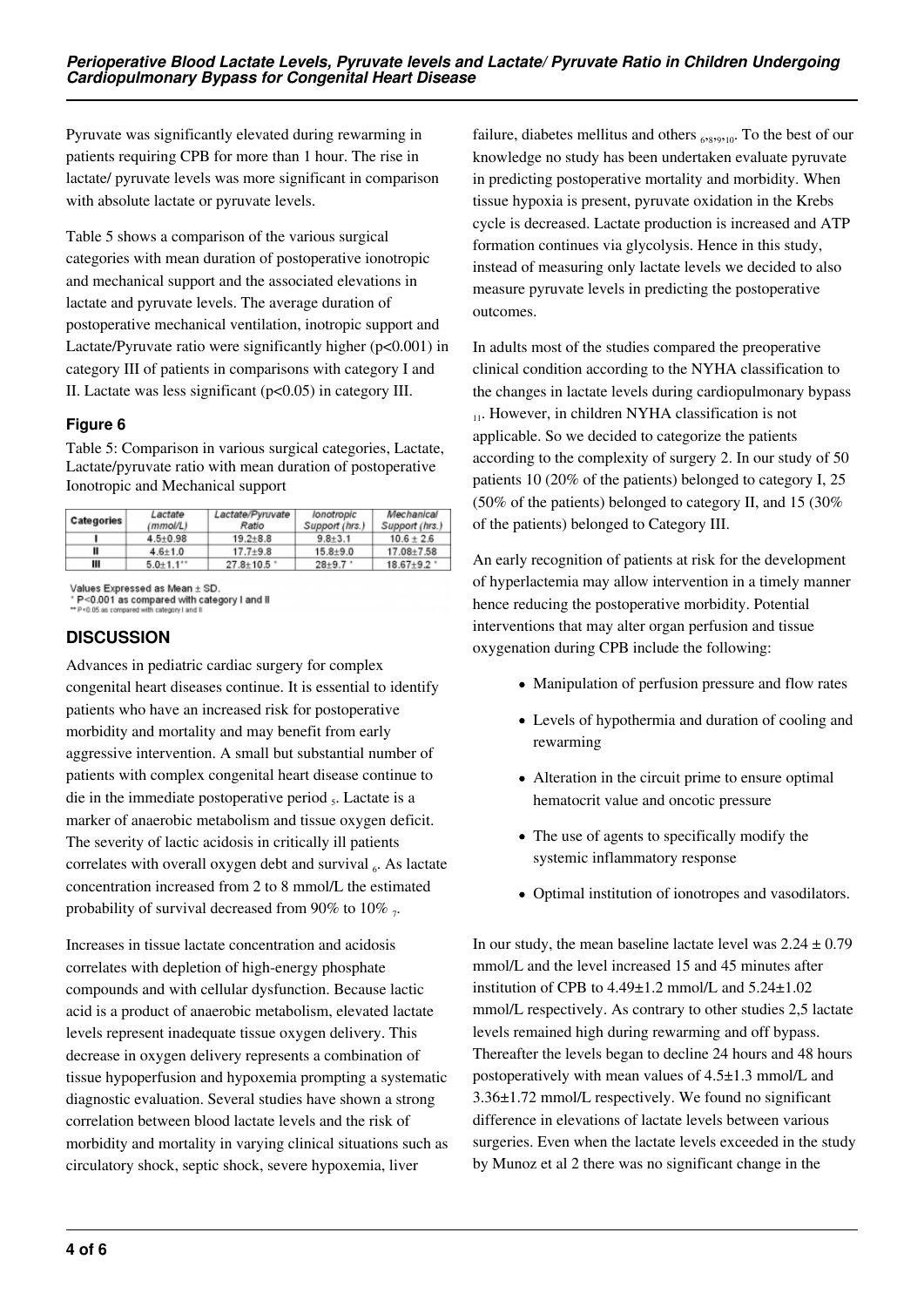postoperative outcomes.

Mean baseline lactate/pyruvate ratio was 24.73 which increased during CPB. Thereafter that ratio began to decline during rewarming and off bypass to 26.2 and 19.3 respectively. The lactate/pyruvate ratio remained elevated even after 24 hours and 48 hours in those who had postoperative morbidity and mortality. Out of 50 patients, one patient expired. It was a case of VSD with severe pH. In this child the lactate/pyruvate ratio at 48 hours was 88.67.

We compared the mean lactate levels and lactate/pyruvate ratio perioperatively with the duration of CPB. Patients were distributed into two groups, those with bypass duration of less than one hour and the others with duration of more than one hour. We found that elevation in lactate levels and lactate/pyruvate ratio was significantly higher in the group where the duration of CPB exceeded one hour. This is similar to the study done by Munoz et al who analyzed the duration of CPB and circulatory arrest with a change in lactate levels. However the elevations in lactate/ pyruvate ratio were more significant than elevation in absolute lactate level values.

The relationship between lactate, pyruvate and the different categories of patients and duration of postoperative inotropic support and ventilation was studied. The average duration of postoperative mechanical ventilation, inotropic support and Lactate/Pyruvate ratio were significantly higher  $(p<0.001)$  in category III of patients in comparisons with category I and II. Lactate was less significant (p<0.05) in category III.

Hence, we found that lactate/pyruvate ratio is more valuable in CHD patients undergoing corrective surgery with CPB as compared to lactate levels alone.

## **CONCLUSION**

We conclude that, in patients undergoing cardiopulmonary bypass for congenital heart operation, lactate/pyruvate ratio have a good predictive value for postoperative outcome as compared to lactate level.

# **CORRESPONDENCE TO**

Santosh Shinde 9-Dhanshri CHS, Nanda Patakar Road, Vile-Parle (East), Mumbai 400057 India E-mail:

santosh234@rediffmail.com &

santoshshinde2005@yahoo.com Telephone No. 91-22-2611 32 83

#### **References**

1. Santosh Shinde, Kumud Golam, Pawan Kumar, Neela Patil. Blood lactate levels during cardiopulmonary bypass for valvular heart surgery. Annals cardiac Anaesthesia. 2005; 8:39-44.

2. Munoz R, Laussen PC. Changes in whole blood lactate levels during CPB for surgery for congenital cardiac disease: an early indicator of morbidity and mortality. J. Thorac. Cardiovasc. Surg. 2000; 119: 155-162.

3. Hue L. and Rider M.H. Role of fructose 2,6-biphosphate in the control of glycolysis in mammalian tissues. Biochem. J. 1987; 245: 313-324.

4. Edward P, Marbach. Rapid enzymatic measurement of blood lactate and pyruvate. Clinical chemistry. 1967; 13(4): 314-25.

5. Cheifetz Ira M, Frank HK, Schulman RS et al. Serum lactates correlate with mortality after operation for complex congenital heart disease. Ann. Thorac. Surg. 1997; 64:735-38.

6. Mizock BA, Falk JL. Lactic acidosis in critical illness. Crit. Care. med. 1992; 20:80-93.

7. Weil MH, Afifi AA. Experimental and clinical studies on lactate and pyruvate as indicators of the severity of acute circulatory failure. Circulation. 1970; 41:989-1001.

8. Broder G, Weil NH. Excess lactate an index of reversibility of shock in human patients. Science. 1964; 143:1457-1459.

9. Vitek V, Cowley RA. Blood lactate in prognosis of various forms of shock. Ann Surg 1971; 173:308-313. 10. Waxman K, Nolan LS, Shoemaker WC. Sequential perioperative lactate determination. Crit. Care. Med. 1982; 10:96-99.

11. Demer SP, Eikouris, Martineau R. Outcome with high blood lactate levels during cardiopulmonary bypass in adult cardiac operation. Ann. Thorac. Surg. 2000; 70:2082-86.